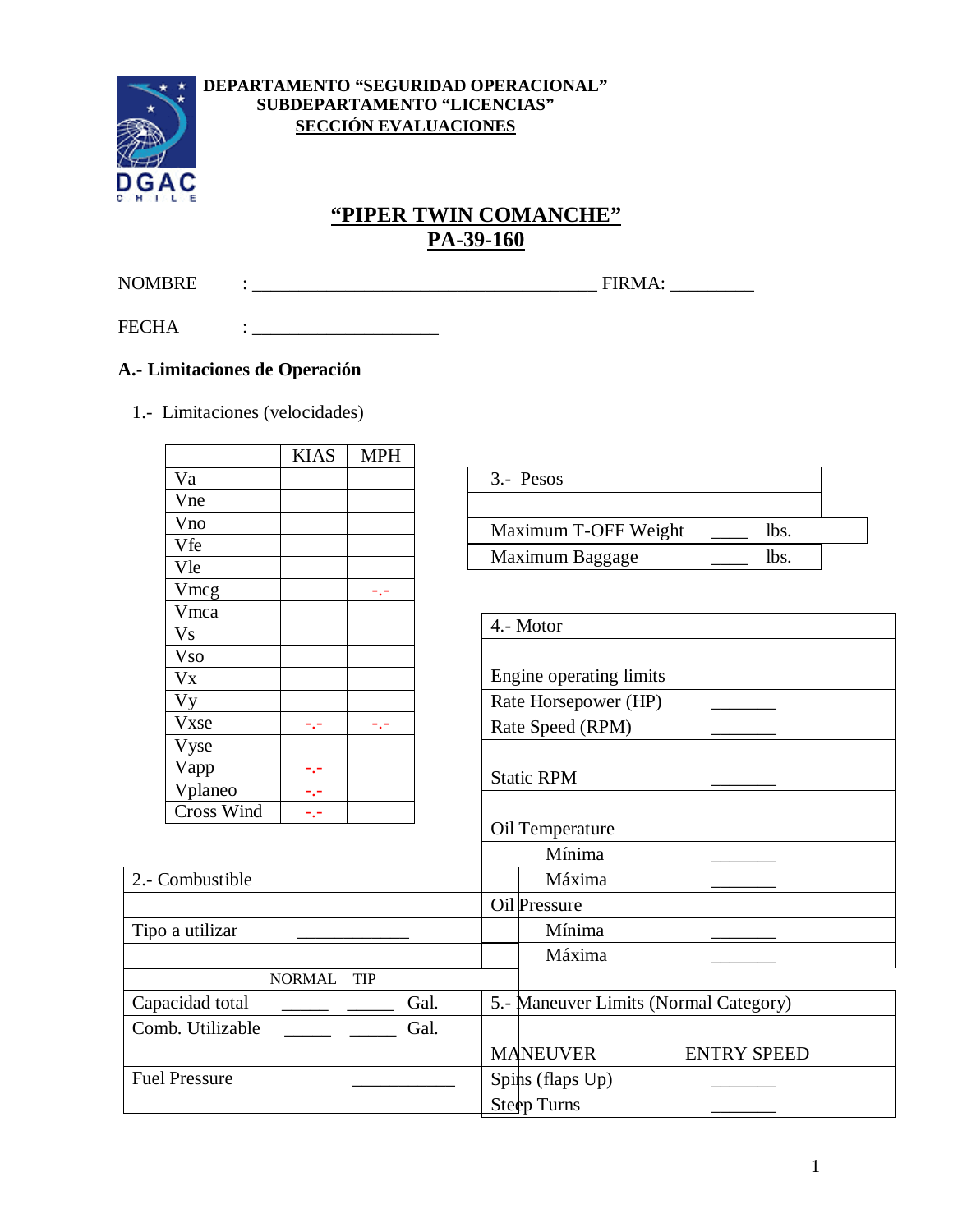# **B.- Emergencies Procedures**

### **1.- ENGINE FAILURE DURING TAKEOFF/ (Not Airborne)**

| a.- Adequate Runway Remaining:   |  |
|----------------------------------|--|
| Throttle                         |  |
| <b>Brakes</b>                    |  |
| Stop                             |  |
|                                  |  |
| b.- Inadequate Runway Remaining: |  |
| Throttles                        |  |
| <b>Master Switch</b>             |  |
| <b>Fuel Shutoff Valves</b>       |  |
| <b>Brakes</b>                    |  |

#### **2.- ENGINE FAILURE DURING TAKEOFF (Airborne)**

| a.- Adequate Runway Remaining:   |  |
|----------------------------------|--|
| Throttle                         |  |
| <b>Brakes</b>                    |  |
| Effect                           |  |
|                                  |  |
| b.- Inadequate Runway Remaining: |  |
| <b>Inoperative Engine</b>        |  |
| Throttle (Eng. Oper.)            |  |
| Propeller (Eng. Oper.)           |  |
| Speed (Vyse)                     |  |
| Temperature                      |  |
| Trim                             |  |
|                                  |  |